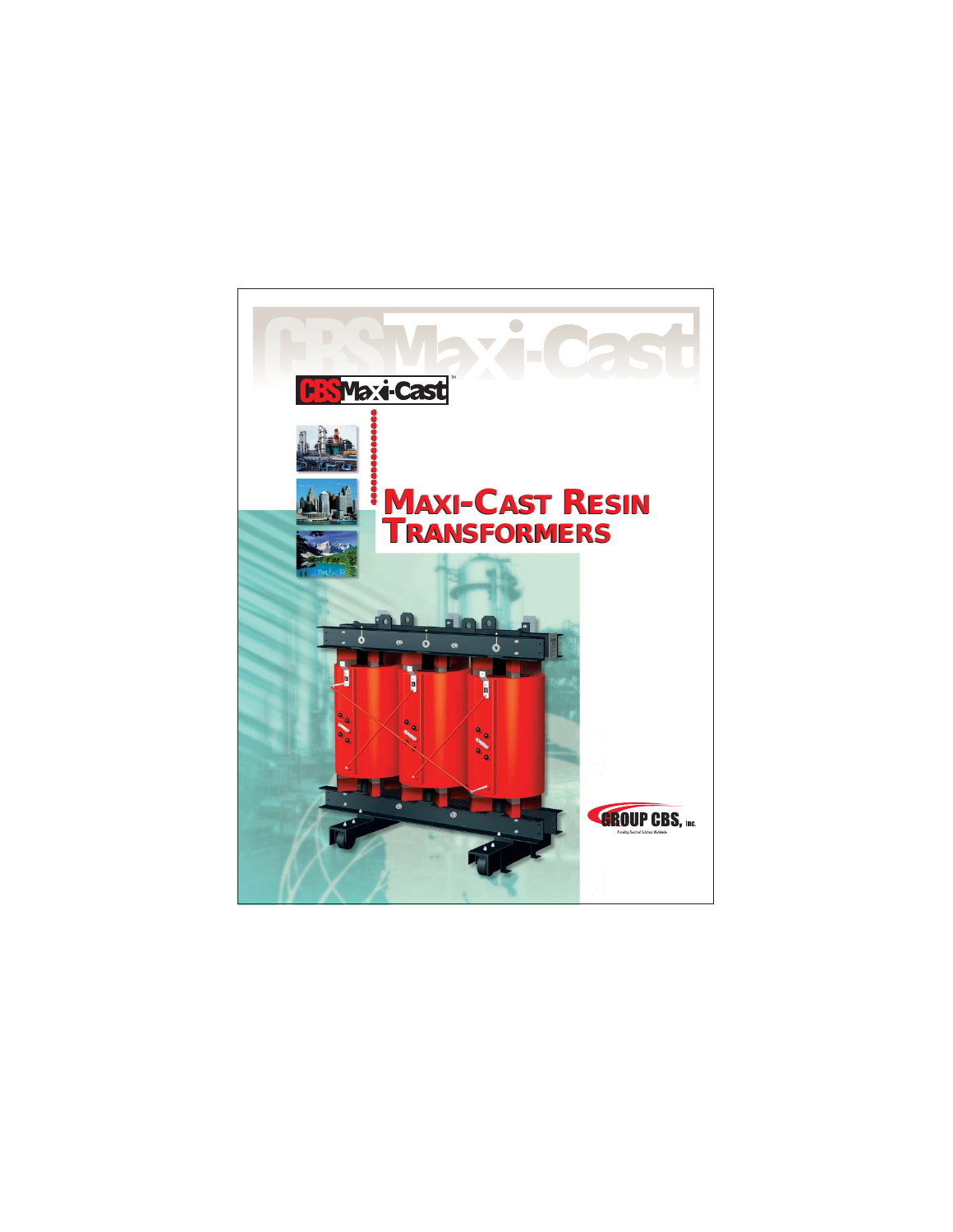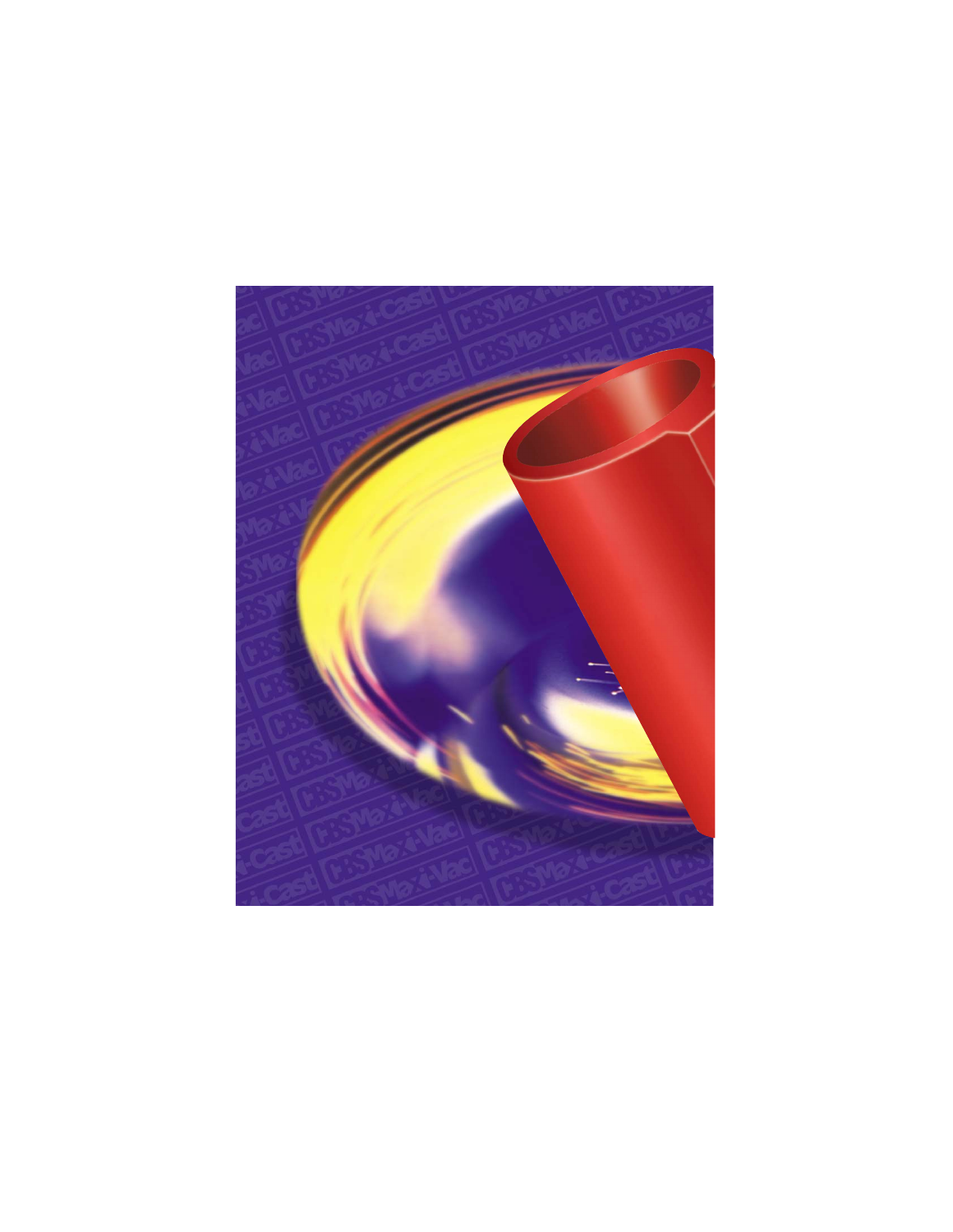

*Many models and sizes available from stock for same day shipment!*

## **CONTENTS**

| <b>MAXI-CAST Transformer View5</b> |
|------------------------------------|
|                                    |
|                                    |
|                                    |
|                                    |
|                                    |
|                                    |
|                                    |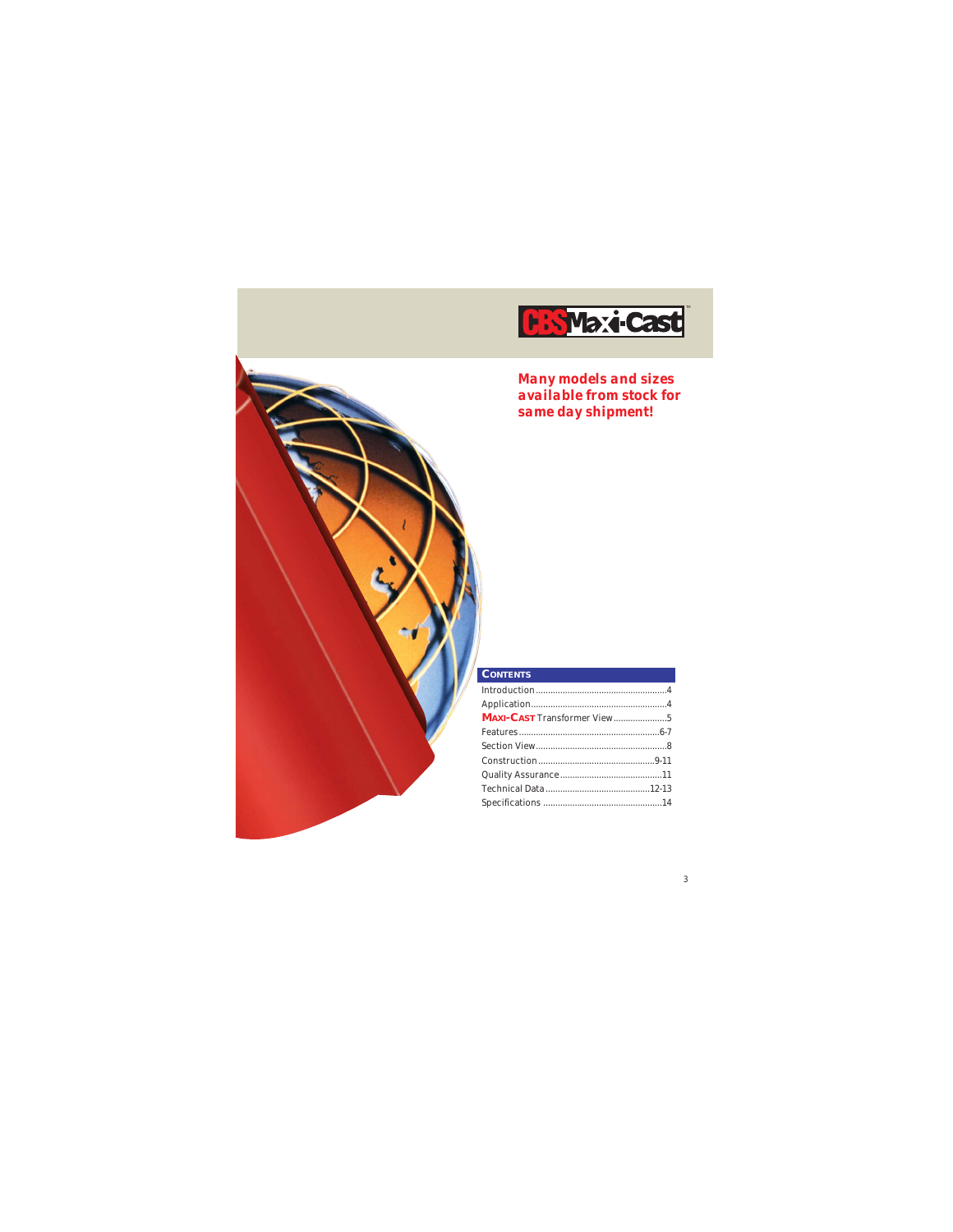## **INTRODUCTION**

Great progress has been made in the development and improvement of transformers over the last decade.

The use of high quality insulation and the suitable selection of the coil structure design for high stress applications has advanced the design of the cast resin transformer.

The **MAXI-CAST** transformer combines the advantages of liquid-filled and dry type transformers. Cast resin transformers are fabricated with an epoxy resin which has a special low viscosity formula mixed under a vacuum. The copper windings are completely embedded between layers of glass fiber and impregnated in a special process with pure resin mixed under vacuum conditions. This unique casting method makes it possible to assure voidfree epoxy penetration of both the inner layer and turn-to-turn insulation.

After casting, the coils are cured in a temperature time sequence which is controlled by a microprocessor to guarantee full and stress-free adhesion of the resin to the conductors.

It also provides a total safeguard against cracks under all circumstances. This result of the high technology application provides many unsurpassed characteristics.

## **FEATURES/CHARACTERISTICS**

- Moisture proof
- No partial discharge
- High overload capability
- Superior Impulse voltage strength
- Short-circuit damage resistance
- Thermal shock resistance
- Superior fire resistant design
- Maintenance free
- Environmentally safe
- Very low noise
- Very low operating cost

## **APPLICATIONS**

**MAXI-CAST** transformers can be used in various fields. Here are just a few possible applications:

- Indoor or outdoor unit substations
- Industrial and petrochemical plants
- Offshore platforms
- Harmonic applications
- Extremely corrosive and dirty applications
- Low noise applications
- Water supplies
- Transit systems
- SCR power supplies
- Grid, ring or radial networks
- Station auxiliaries
- Pad mount applications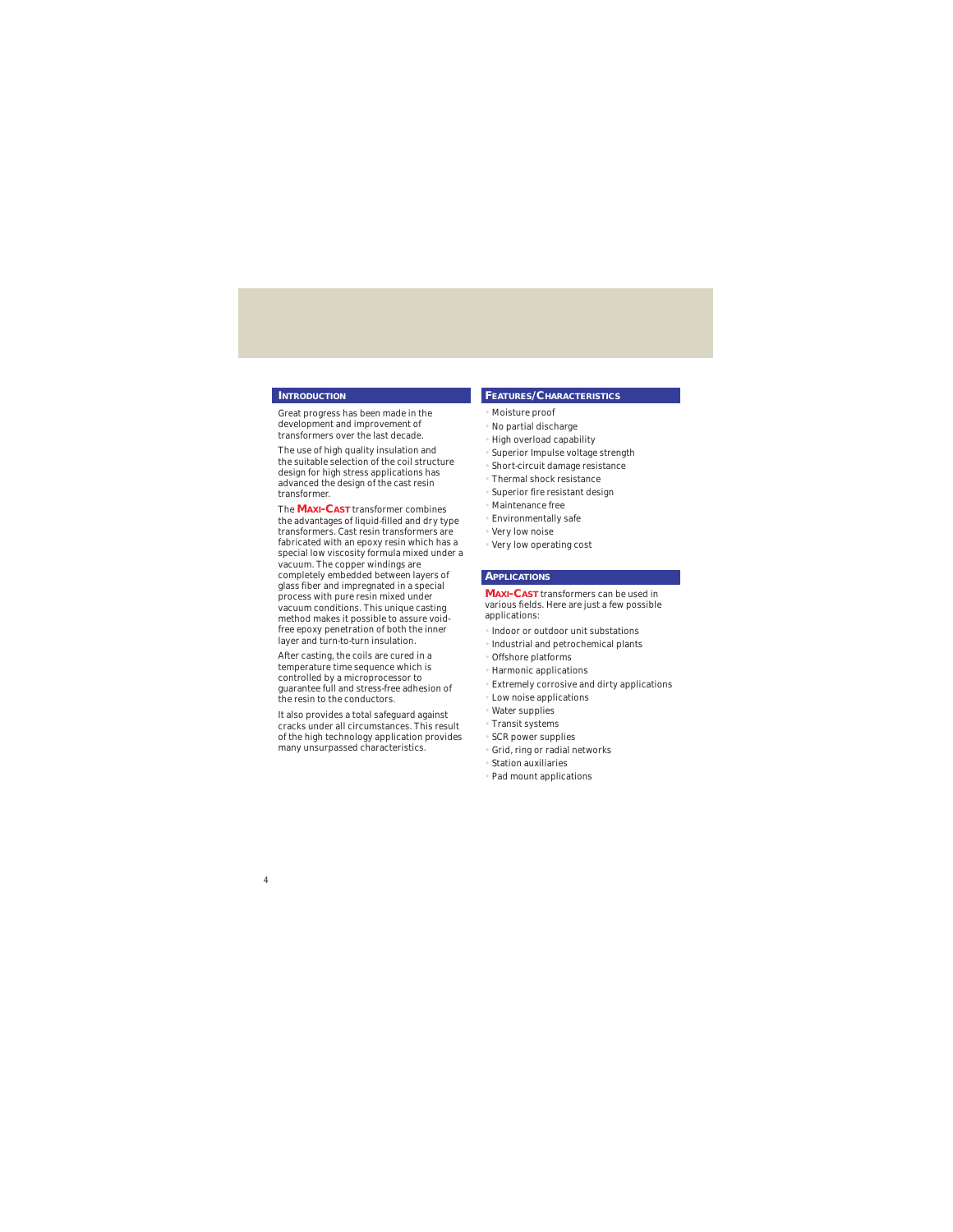

## **MAXI-CAST TRANSFORMER**

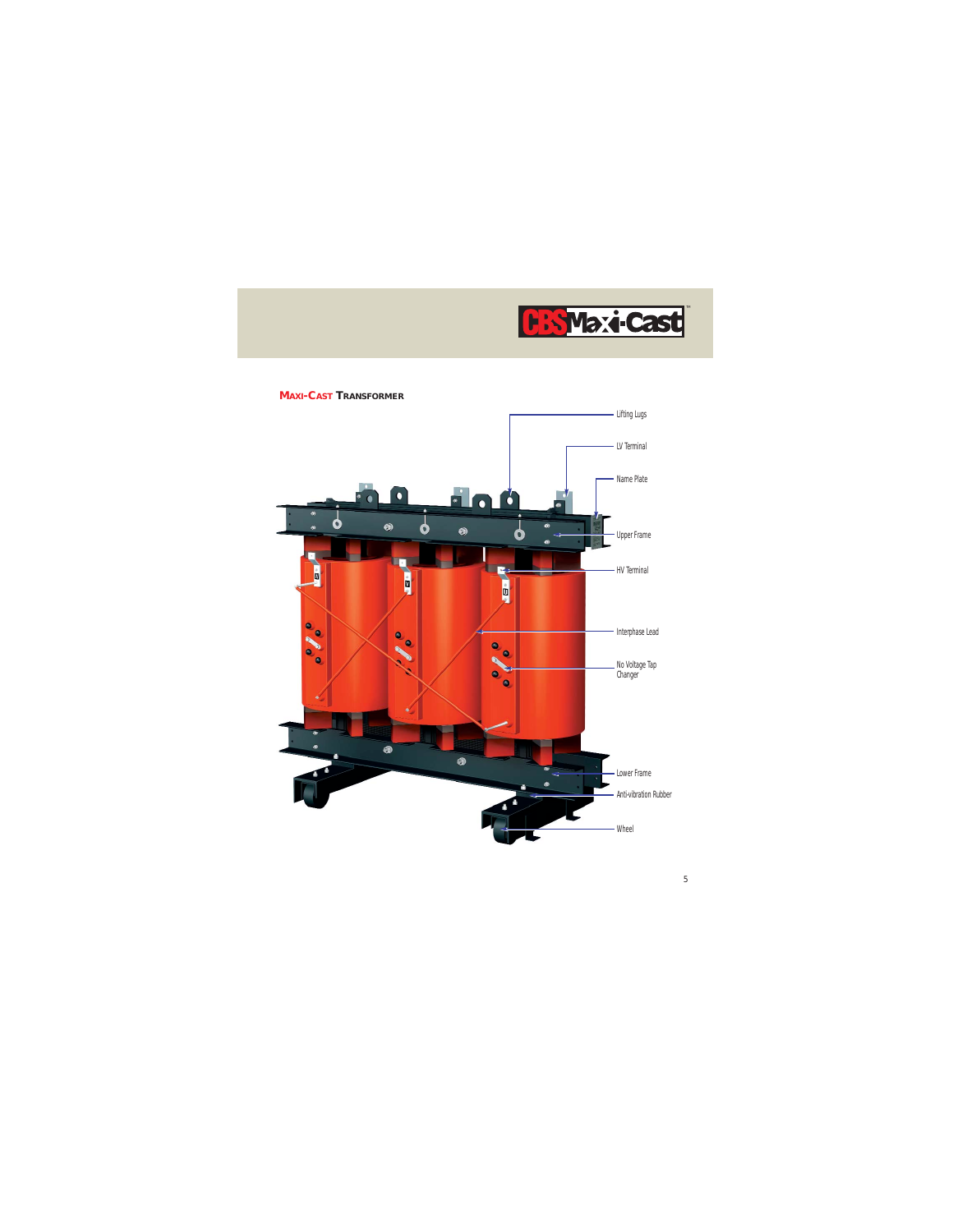## **FEATURES/CHARACTERISTICS**

#### **MOISTURE PROOF**

The complete casting of HV and LV coils under vacuum prevents the penetration of moisture into the winding and the breakdown by ionization. Therefore, it is suitable for both storage and operation in adverse environments, including prolonged storage in up to 100% humidity and is capable of being energized immediately after such storage without drying.

## **NO PARTIAL DISCHARGE**

There is no possibility of partial discharge in **MAXI-CAST** transformers.

Each high voltage coil is individually tested for partial discharge before assembly to ensure a partial discharge-free operation under all circumstances, and to guarantee the life expectancy of the insulation system.

**MAXI-CAST** transformers are free of partial discharge at least up to 1.2 times of the rated voltage, and no visible corona at 2 times the rated voltage.



*(CORONA TEST CIRCUIT)*

#### **HIGH OVERLOAD CAPABILITY**

Based on the high thermal time constant factor of the windings, **MAXI-CAST** transformers can be overloaded for considerably longer periods of time than liquid immersed or dry type transformers. It has a greater capability to withstand sudden momentary high overloads such as might be encountered in heavy traction or severe duty industrial applications.

## **IMPULSE VOLTAGE STRENGTH**

**MAXI-CAST** transformers have impulse levels equal to liquid-immersed transformers. The coils are very resistant to impulse voltage. Impulse withstand levels to 200kv are available because of careful design and special structure. The impulse voltage stress of the HV coil is evenly distributed throughout the winding due to a suitable winding arrangement.

## **SHORT CIRCUIT RESISTANT**

The coil construction provides the highest mechanical withstand capability. The dynamic short circuit strength of a **MAXI-CAST** transformer is greatly superior to that of liquid-immersed or dry type transformers.

In the event of a maximum short circuit, **MAXI-CAST** transformers are not endangered mechanically, due to the dense glass fiber filling and the adhesion of epoxy resin to the conductors. In case of a short circuit, the conductors heat up much faster than the surrounding insulation.

Therefore only a strong glass fiber reinforced design, as found in cast resin transformers can prevent cracking of the coils and failure.

#### **THERMAL SHOCK RESISTANCE**

Tensile and bending strength of glass fiber reinforced epoxy resin (used in the **MAXI-CAST** design) is appreciably higher than that of quartz powder filled resin (used by mostly other manufacturers) has the disadvantage of becoming brittle and tending to crack when exposed to low temperature. Due to the complete combination of epoxy resin and glass fiber, even the worst temperature fluctuation will not induce the cracking of the coils in **MAXI-CAST** transformers.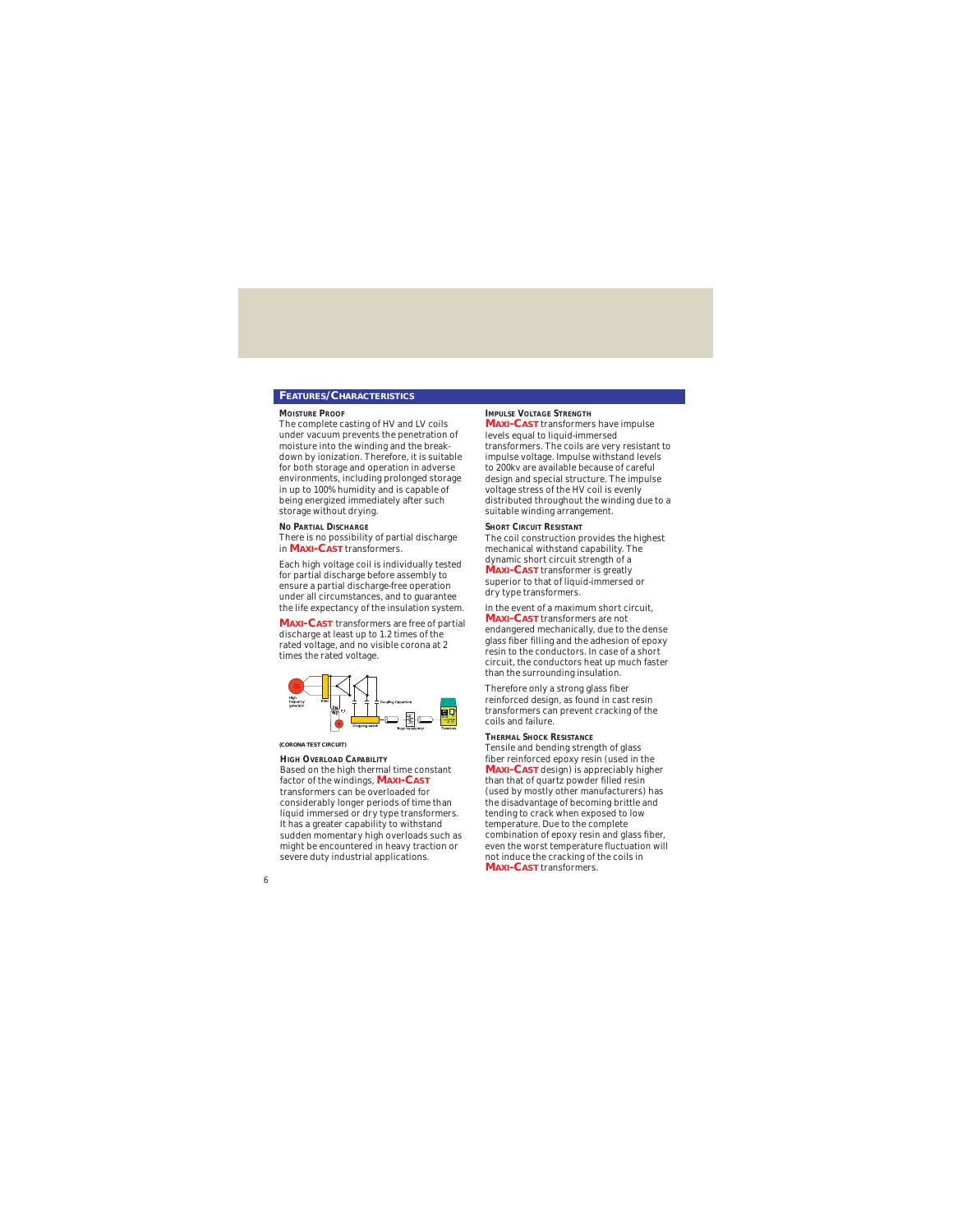

## **FEATURES/CHARACTERISTICS**

## **FIRE RESISTANT**

**MAXI-CAST** transformers have an inherently safe characteristic of self fire-extinguishing and fire resistance. So there would be no fear of spread of fire even if a fire took place in near by equipment.

The transformers can be used indoors without fear of fire, and it is not necessary to provide additional measures for safety.



- a) Ignited for 2 minutes on the surface of cast coil with acetelene torch
- b) As the torch was removed from the surface of burning resin
- c) The flame extinguished by itself after 15 seconds

## **MAINTENANCE FREE**

Maintenance is almost completely eliminated. No checking of liquid level and no yearly dielectric test for moisture absorption is required. Due to the smooth coil surfaces, heavy dirt and dust build up is eliminated even under the worst circumstances. The recommended routine maintenance is an occasional visual or Infra-Red thermal inspection.

## **ENVIRONMENTALLY SAFE**

**MAXI-CAST** transformers will not emit oil or toxic gases into the atmosphere. Therefore, they do not pollute the environment and are recommended strongly as a replacement for askarel filled (PCB) transformers. PCB is poisonous, chemically aggressive and can discharge dangerous gases at elevated temperatures.

## **LOW NOISE**

The encapsulation of the core in a special resin and the design of the clamping mechanism have provided an appreciable noise reduction. Noise is also reduced due to the sound suppressing effect of the elaborate core cutting and the coil support elastic structure.

## **COST SAVING**

If the advantage of **MAXI-CAST**

transformers are taken into consideration at the planning stage, the overall costs of a power supply system can often be considerably reduced. They are sufficiently compact for convenient installation in a building where space is generally limited and have much smaller power loss than oilimmersed and dry-type transformers. Total costs are lower even though cast resin transformers may be more expensive than other transformers. Cost savings add low maintenance and longer operating life in all conditions.

## **FEWER FAILURES**

Stanadard Insurance Company studies have shown failure rates in cast coil transformers to be less than 5% that of standard dry type transformers in some applications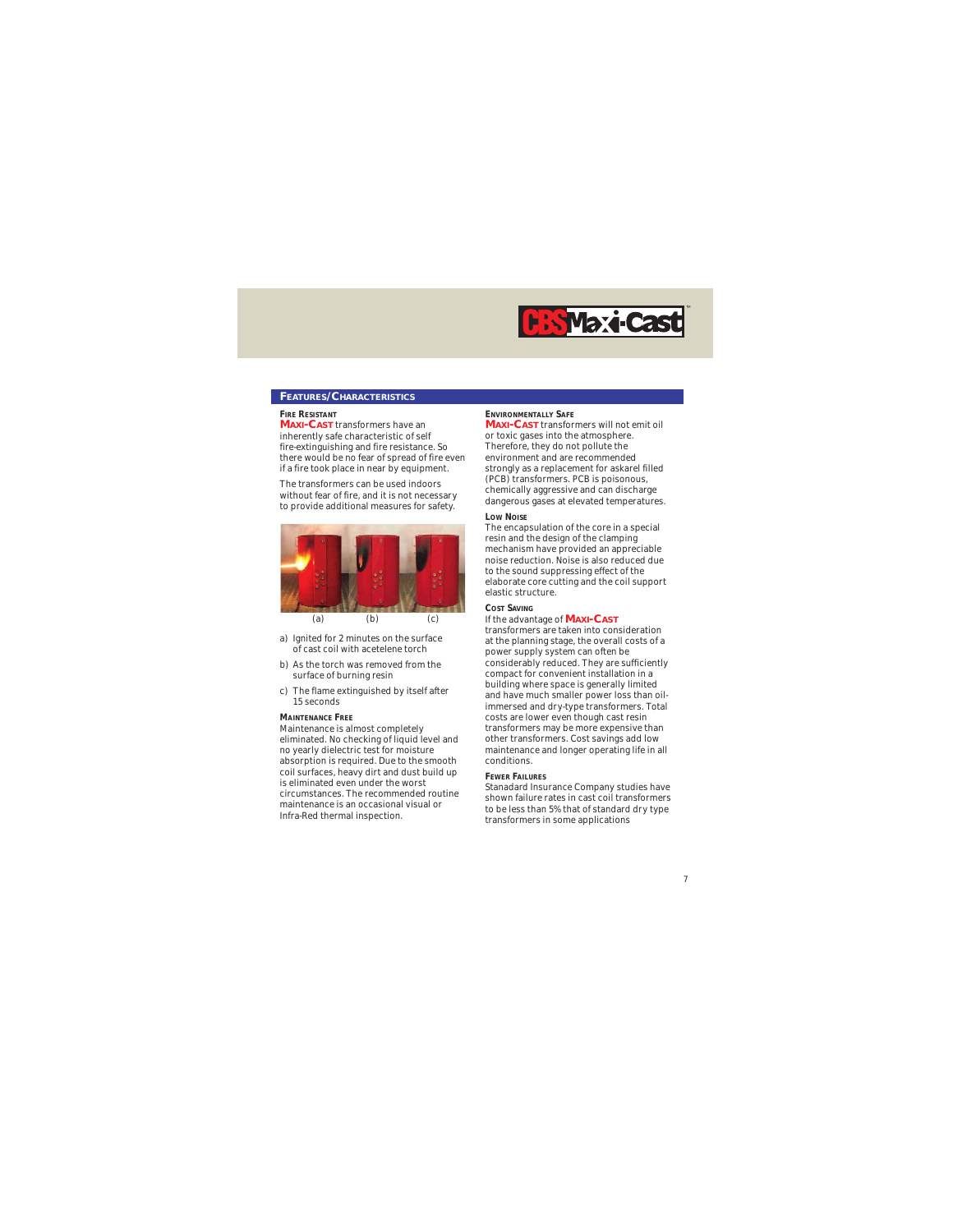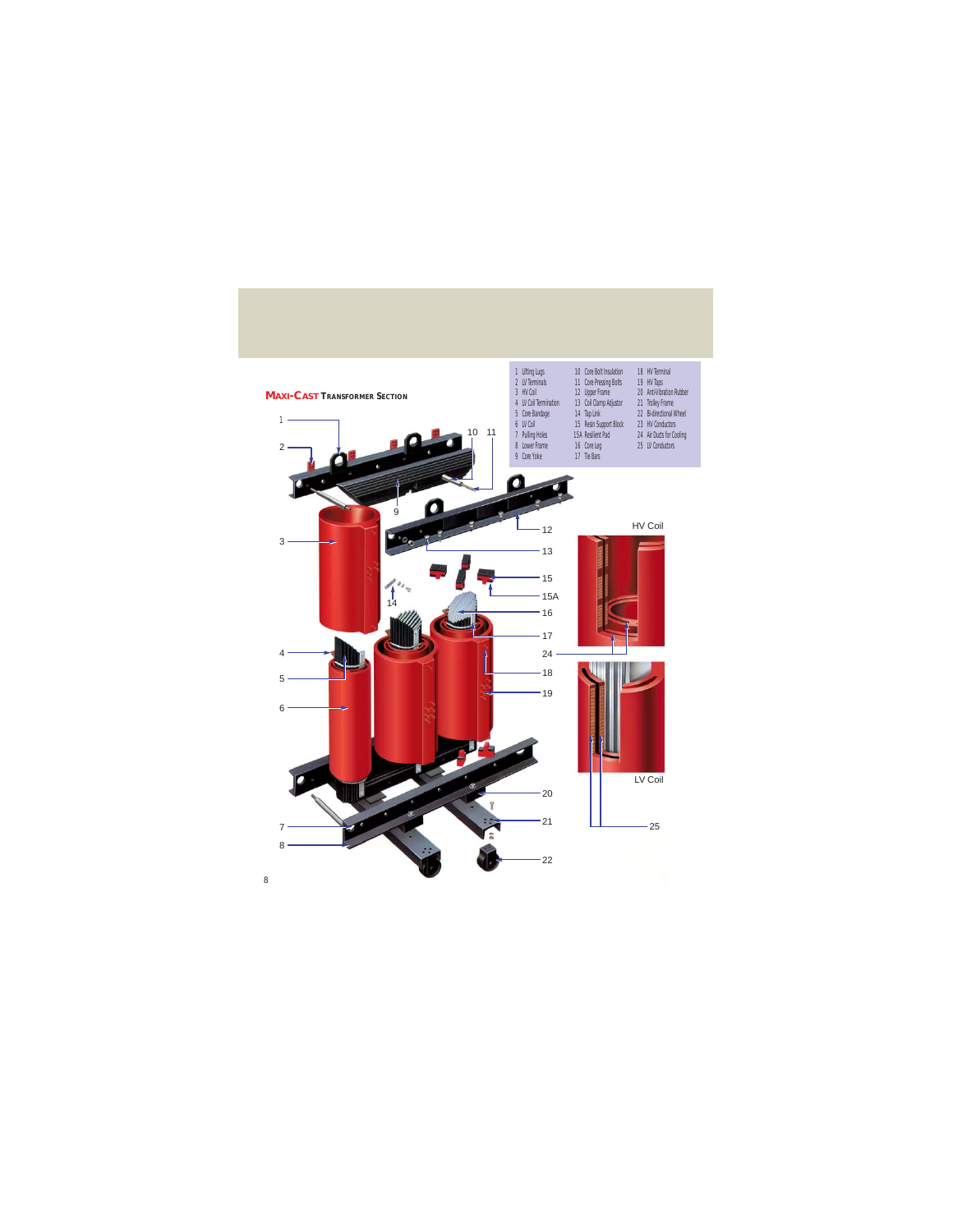

## **CONSTRUCTION**

**MAXI-CAST** transformers prides itself in the ability to offer a wide variety of designs and configuations to satisfy most customer needs. Computers and CAD/CAM systems are used to quickly and accurately design and manufacture to meet specific customer requirements.

#### **CORE AND FRAME**

The core is made of the highest quality, cold-rolled, grain-oriented, high silicon content steel and acurately cut on the latest CNC machines.

Three legs of the core are arranged in a single plane and interconnected with a yoke. The legs are arranged circular structure multi-ply step-wise design, and are carefully interlaced with stepwise epoxy arranged yokes. The core is mitered at a 45° angle and carefully stacked to obtain very low losses, exciting current and noise. The core is insulated on both sides of each lamination and protected against corrosion by a resin coating and grounded in accordance with required standards.

The frame consists of upper and lower steel channels. It holds the core and coil together securely. The undercarriage is bolted to the bottom of the lower frame. Wheels enable the transformer to be moved either length -wise or side -wise.

**LOW VOLTAGE AND HIGH VOLTAGE WINDING** High grade insulated copper wire is used in all winding construction.

Turns are arranged in multiple sections and layers as dictated by design requirements. Cooling ducts are strategically placed within the windings to provide low thermal drop through thin sections of insulation, and provide smooth and even surfaces for effective convection or forced air cooling. The completed windings are placed in close tolerance with molds and cast under high vacuum conditions using a very low viscosity epoxy resin. The resin penetrates and saturates all portions of the windings. After the molds are filled with epoxy resin, they are moved into carefully programmed ovens where the epoxy resin is fully cured.

Finished coils contain smooth surfaces to enhance heat transfer to cooling air, and also prevent dirt or dust build-up. The complete saturation and penetration of the resin results in a winding free of partial discharge, well above operating voltage conditions. Glass cloth and fiberglass mat render outstanding mechanical strength properties as well to the finished product.

Lifting lugs and grounding terminals are fitted to the upper and lower frame respectively. To protect against corrosion, all steel parts are coated with epoxy paint.



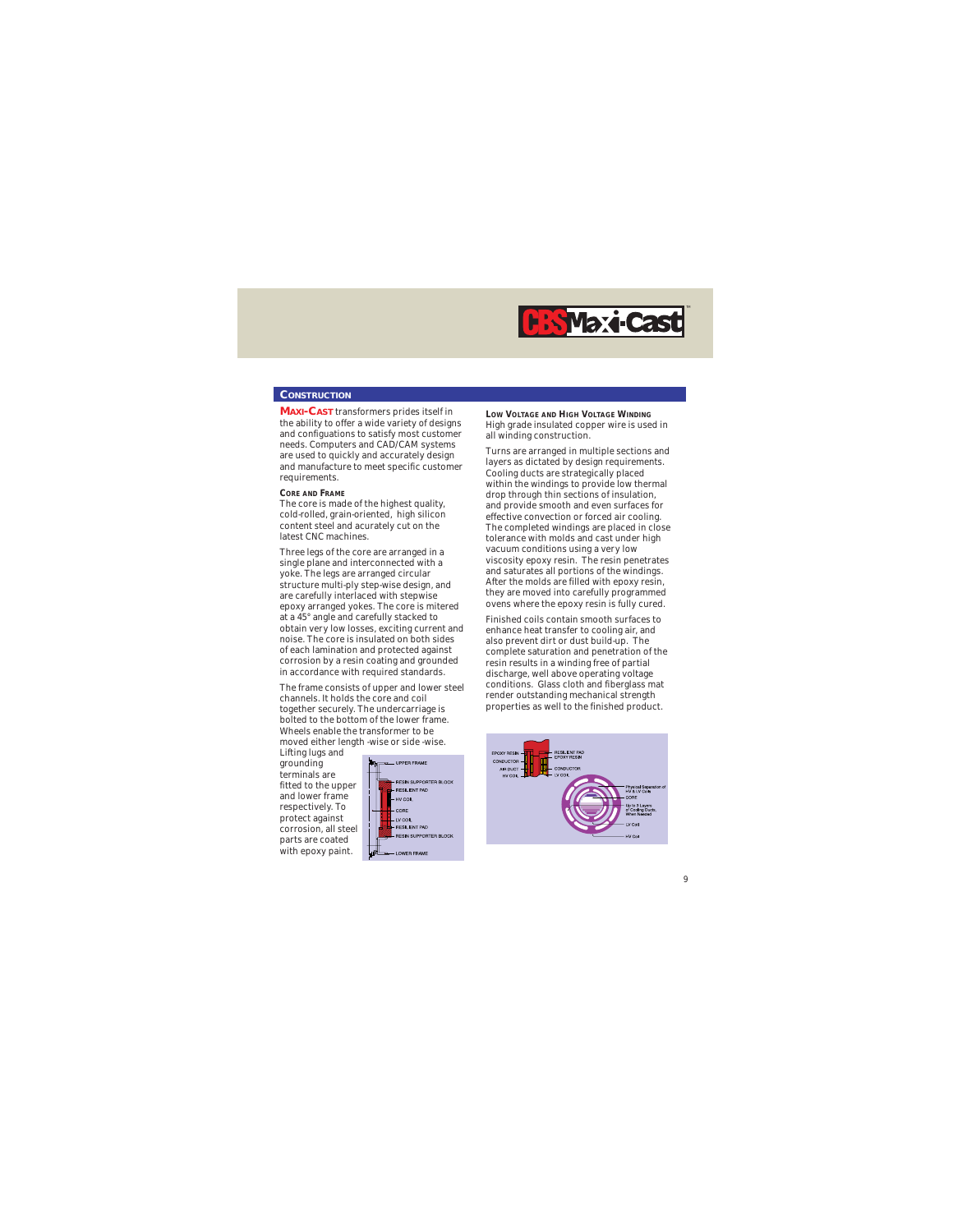## **CONSTRUCTION**

## **NO-VOLTAGE TAP CHANGER**

**MAXI-CAST** transformers are provided with a re-connectable link tap changing device on the high voltage side of the transformer. This can be operated with the transformer de-energized only to change the ratio of the transformer.

The device is sturdy in construction, and the links are clearly identifiable as to the tap selected.

## **COOLING FANS**

Forced cooling is a relatively simple method of increasing the capacity of cast resin transformers. This is especially advantageous for transformers which are highly loaded only for a few hours a day and then operated at a normal load for the rest of the time. Fans are mounted on both sides of the transformer base. Through the use of cooling fans, a capacity increase of 30 - 50% can be achieved with minimal efforts. It is also very effective at sites where the available space is limited and peak load conditions are only needed on a limited basis.



## **TEMPERATURE MONITORING UNIT**

The temperature monitoring control system protects the coils against overheating due to increased ambient temperature or overload, and permits utilization of full transformer power at any required load cycle without hazard to the transformer.

This system consists of a protective relay and temperature sensors buried in the upper portion of the low voltage coils so that the direct temperature measurement of the coils can be made. When the temperature of the coils exceeds its set value, a control relay operates and closes the contacts. This can activate an alarm or start fans to cool the transformer.

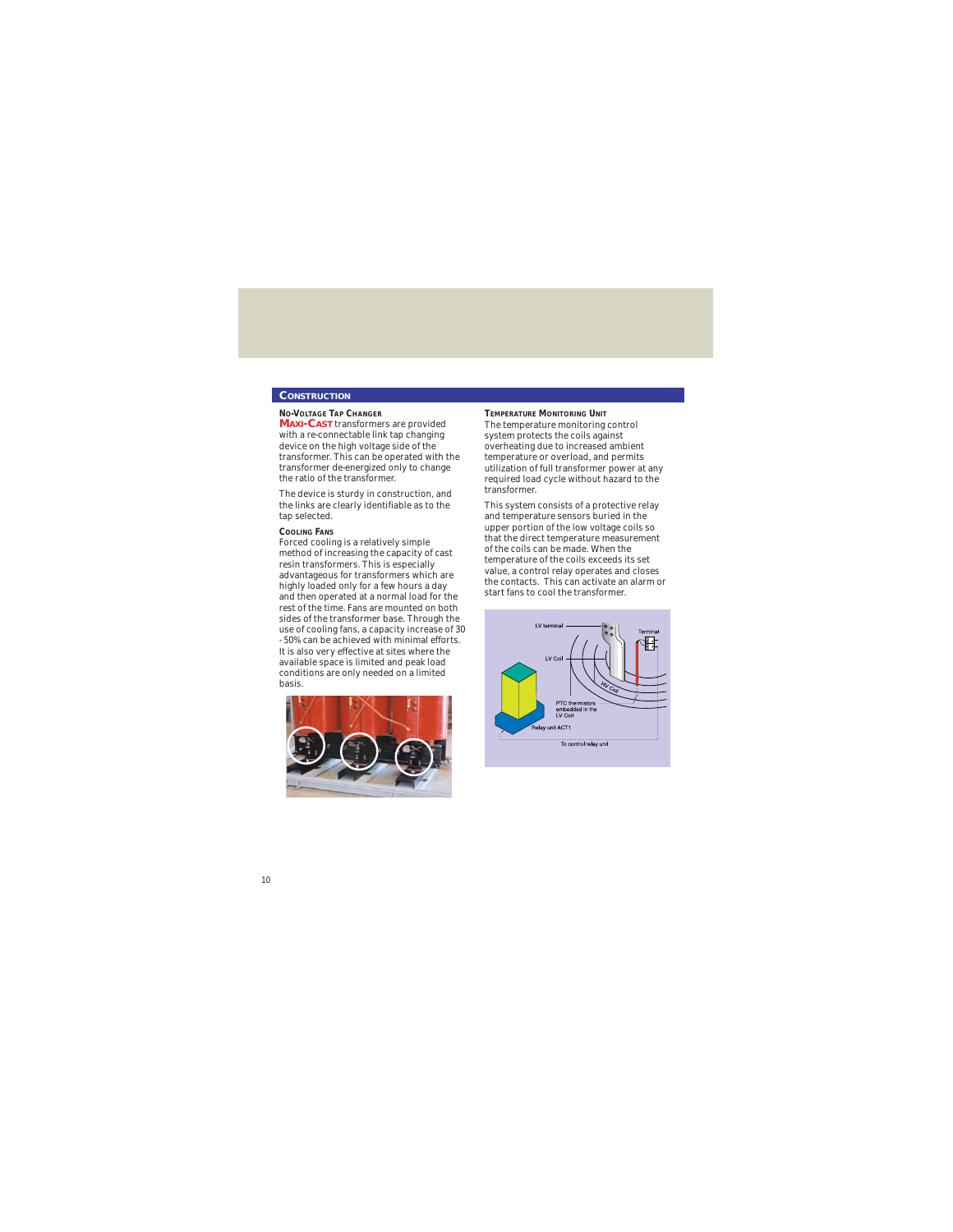

## **CONSTRUCTION**

## **ENCLOSURE**

**MAXI-CAST** transformers are normally supplied without an enclosure (Core and Coil only), Additional protection may be offered by an enclosure to protect against solid bodies and liquids.

#### **\*ENCLOSURE CBS1**

(Nema 1 indoor)

This has protection against solid bodies greater than 12mm diameter and has louvered sheet steel or stainless steel walls.

The top panel is removable and the floor is open to allow cables to be inserted easily through the floor.

## **\*ENCLOSURE CBS2**

(Nema 3 outdoor)

This is similar to enclosure CBS1 but also has protection against rain and blowing water up to 60 degrees from the vertical.

Because this enclosure is used in outdoor applications it is equipped with a rain tight roof assembly and has hooded and filtered louvered walls.

## **ASSEMBLY**

HV and LV coils are arranged coaxially and clamped rigidly. The support structure between the core and coils is resilient preventing the major part of vibrations and noise caused by magnetostriction.

The noise level is dampened to a level equivalent to that of oil-immersed transformers.

## **QUALITY ASSURANCE**

Quality assurance begins with a tight control of incoming materials and is continuous throughout the various steps of the manufacturing process. Quality control is carried through the testing of each transformer and ends only when the transformer is installed and operating.

**MAXI-CAST** transformers are tested in accordance with ANSI and IEC standards prior to shipment, as noted below. Additionally, each high voltage coil is routinely tested before assembly as a means to verify the integrity of the epoxy impregnation.

## **Notes:**

The **MAXI-CAST** factory has fully equipped laboratory facilities for testing cast epoxy resin transformers. Tests are performed as noted in the following table.

| NO.            | <b>ITEMS</b>                                                                 | <b>ROUTINE</b><br><b>TEST</b> | <b>TYPF</b><br><b>TFST</b> | <b>SPECIAL</b><br><b>TFST</b> |
|----------------|------------------------------------------------------------------------------|-------------------------------|----------------------------|-------------------------------|
| $\mathbf{1}$   | <b>Measurement of winding</b><br>insulation resistance                       |                               |                            |                               |
| $\overline{2}$ | <b>Measurement of turns ratio</b>                                            |                               |                            |                               |
| $\overline{3}$ | Phase-relation test:<br>Polarity, angular displacement<br>and phase sequence |                               |                            |                               |
| 4              | No-load loss and exciting current                                            |                               |                            |                               |
| 5              | <b>Load loss and impedance</b><br>voltage                                    |                               |                            |                               |
| 6              | Applied potential dielectric test                                            |                               |                            |                               |
| $\overline{7}$ | Induced voltage dielectric test                                              |                               |                            |                               |
| 8              | <b>Temperature rise test</b>                                                 |                               |                            |                               |
| 9              | Impulse voltage test                                                         |                               |                            |                               |
| 10             | Measurement of sound level                                                   |                               |                            |                               |
| 11             | <b>Measurement of partial</b><br>discharges                                  |                               |                            |                               |
| 12             | Short-circuit test                                                           |                               |                            |                               |
| 13             | Heat cycle test                                                              |                               |                            |                               |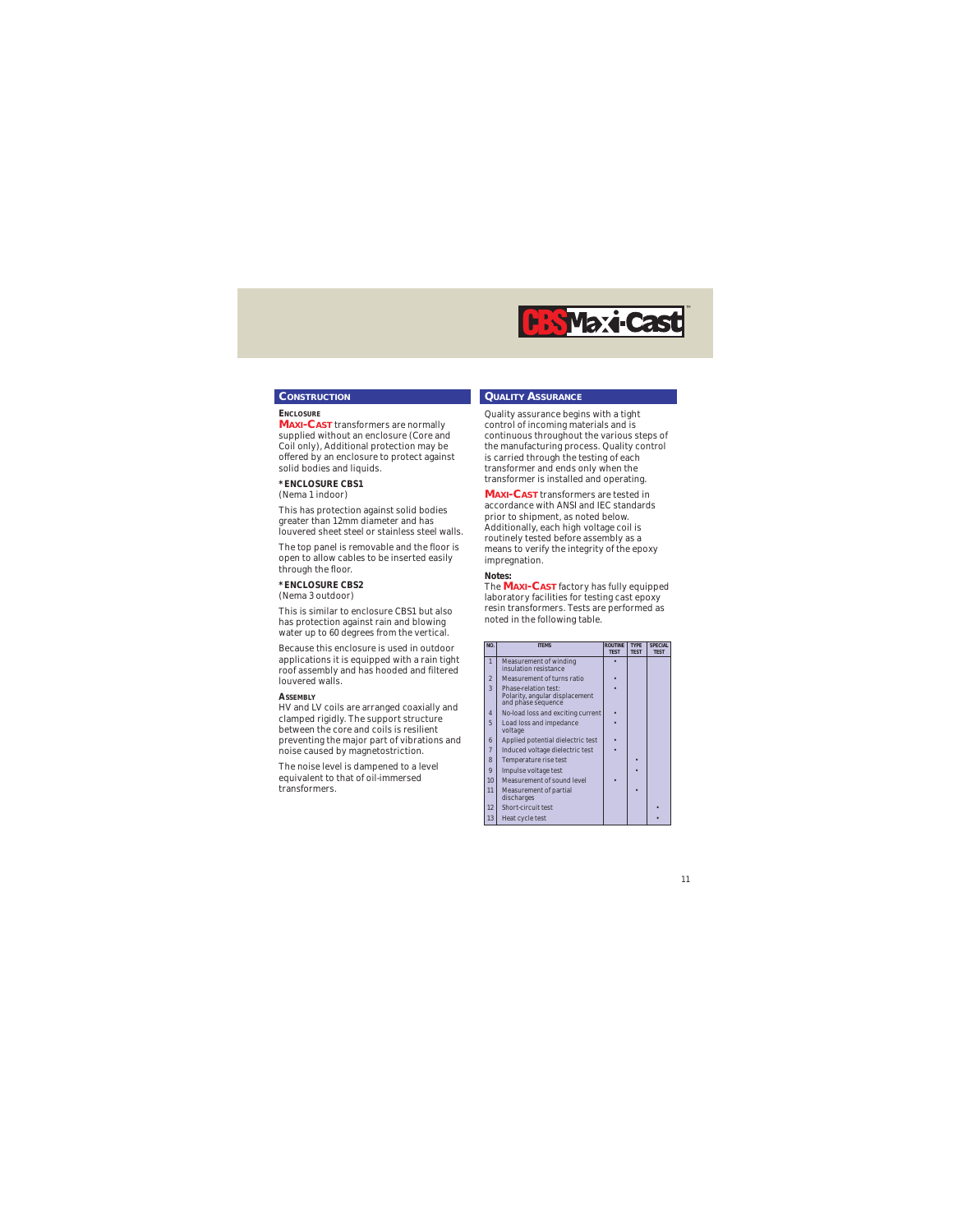## **TECHNICAL DATA**





**Temp. Rise 80/115/150C, 60Hz Class 5KV, BIL HV; 75KV/LV; 30KV. ANSI/IEEE C 57. 12. 01**

| Rated |           | Impedance | No-Load | Load<br>Loss | Dimension (inches) |             |      |      |      |                 |                | Weight |       |                |   |   |   |                |       |
|-------|-----------|-----------|---------|--------------|--------------------|-------------|------|------|------|-----------------|----------------|--------|-------|----------------|---|---|---|----------------|-------|
| (KVA) | Power     |           |         | Type<br>(% ) | Voltage            | Loss<br>(W) |      |      |      | (W)<br>at 100°C | $\overline{A}$ | B      | Ċ     | $\overline{D}$ | E | F | G | $\overline{H}$ | (lbs) |
| 112.5 | MC-1 12/5 | 5.75      | 450     | 2350         | 41.3               | 19.7        | 40.9 | 27.6 | 16.9 | 18.5            | 10.2           | 1.2    | 1210  |                |   |   |   |                |       |
| 150   | MC-150/5  | 5.75      | 550     | 2900         | 41.3               | 19.7        | 47.2 | 27.6 | 16.9 | 18.5            | 10.2           | 1.2    | 1430  |                |   |   |   |                |       |
| 225   | MC-225/5  | 5.75      | 700     | 3500         | 45.3               | 25.6        | 48.8 | 29.9 | 22.8 | 19.9            | 10.6           | 1.2    | 2120  |                |   |   |   |                |       |
| 300   | MC-300/5  | 5.75      | 850     | 3800         | 45.3               | 25.6        | 53.1 | 29.9 | 22.8 | 19.9            | 10.6           | 1.2    | 2510  |                |   |   |   |                |       |
| 500   | MC-500/5  | 5.75      | 1200    | 6300         | 53.5               | 25.6        | 58.3 | 34.6 | 22.8 | 22.2            | 11.8           | 1.2    | 3640  |                |   |   |   |                |       |
| 750*  | MC-750/5  | 5.75      | 1800    | 7800         | 55.1               | 29.5        | 67.7 | 36.6 | 24.1 | 23.8            | 12.4           | 1.9    | 4890  |                |   |   |   |                |       |
| 1000* | MC-1000/5 | 5.75      | 2300    | 9000         | 59.1               | 29.5        | 72.8 | 38.6 | 24.1 | 24.4            | 13.0           | 1.9    | 6060  |                |   |   |   |                |       |
| 1500* | MC-1500/5 | 5.75      | 3100    | 13500        | 66.9               | 37.4        | 82.7 | 44.5 | 29.9 | 27.2            | 14.4           | 1.9    | 7300  |                |   |   |   |                |       |
| 2000* | MC-2000/5 | 5.75      | 3600    | 16600        | 70.9               | 37.4        | 88.6 | 46.9 | 29.9 | 27.8            | 14.6           | 1.9    | 9900  |                |   |   |   |                |       |
| 2500* | MC-2500/5 | 5.75      | 4600    | 19000        | 78.7               | 40.2        | 95.3 | 46.9 | 29.9 | 27.8            | 14.6           | 1.9    | 11000 |                |   |   |   |                |       |

**\* Indicates stock units ready to ship. NOTE: These are maximum dimensions. Actual production transformer may be slightly smaller.**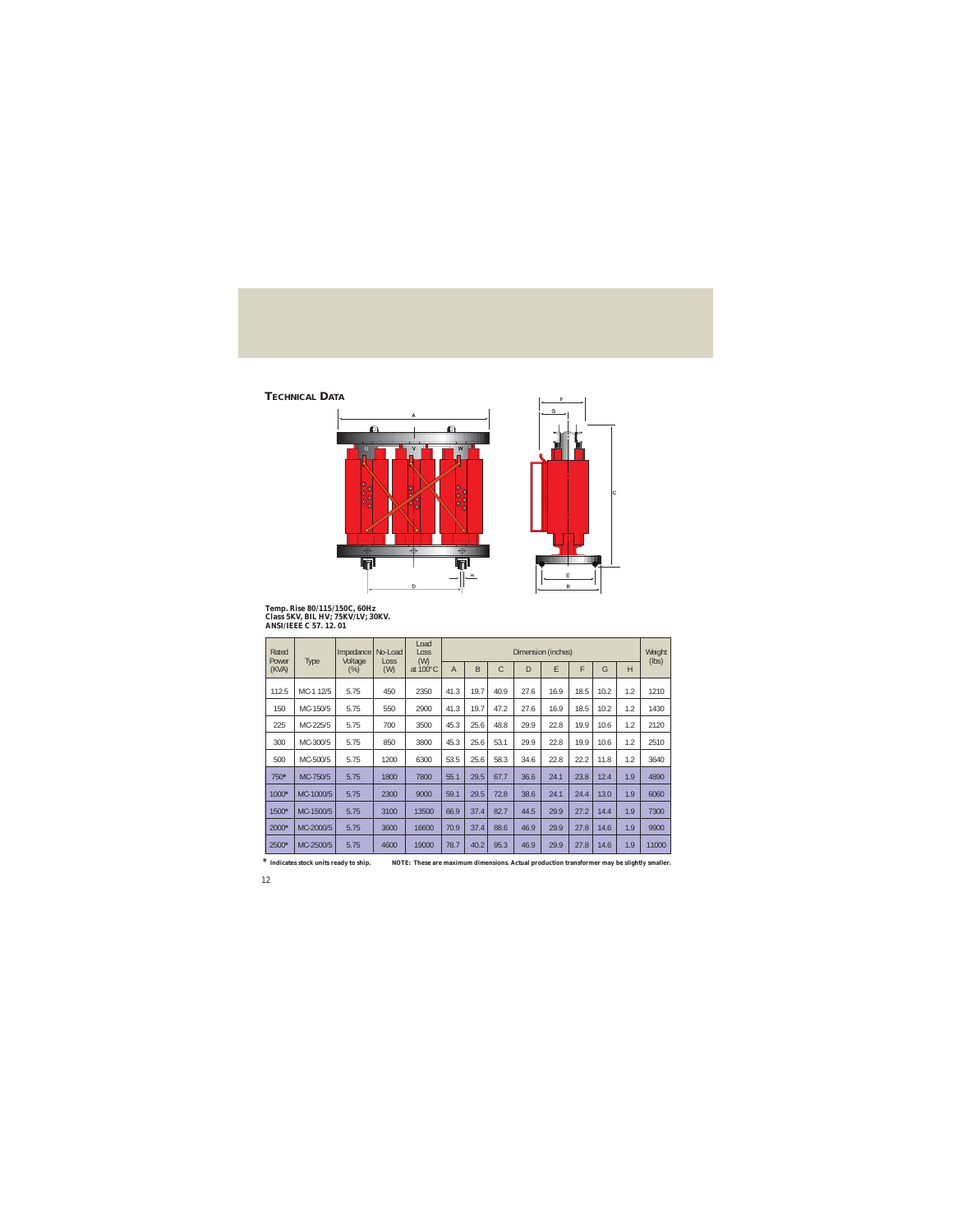

## **TECHNICAL DATA**





**Temp. Rise 80/115/150C, 60Hz Class 15KV, BIL HV; 110KV/LV; 30KV. ANSI/IEEE C 57. 12. 01**

| Rated |            | Impedance | No-Load |             |         | Loss<br>(W) |                 |                |      |      |                |     | Load<br>Loss | Dimension (inches) |                |       |  |  |  |  | Weight |
|-------|------------|-----------|---------|-------------|---------|-------------|-----------------|----------------|------|------|----------------|-----|--------------|--------------------|----------------|-------|--|--|--|--|--------|
| (KVA) | Power      |           |         | Type<br>(%) | Voltage |             | (W)<br>at 100°C | $\overline{A}$ | B    | Ċ    | $\overline{D}$ | E   | F            | G                  | $\overline{H}$ | (lbs) |  |  |  |  |        |
| 112.5 | MC-1 12/15 | 5.75      | 520     | 2700        | 44.1    | 25.6        | 45.3            | 30.0           | 22.8 | 20.0 | 10.4           | 1.2 | 1370         |                    |                |       |  |  |  |  |        |
| 150   | MC-150/15  | 5.75      | 650     | 3200        | 41.1    | 25.6        | 51.6            | 30.0           | 22.8 | 20.0 | 10.4           | 1.2 | 1590         |                    |                |       |  |  |  |  |        |
| 225   | MC-225/15  | 5.75      | 850     | 3700        | 51.2    | 29.5        | 54.7            | 33.5           | 24.1 | 23.2 | 11.2           | 1.9 | 2360         |                    |                |       |  |  |  |  |        |
| 300   | MC-300/15  | 5.75      | 1000    | 4300        | 51.2    | 29.5        | 61.4            | 33.5           | 24.1 | 23.2 | 11.2           | 1.9 | 2820         |                    |                |       |  |  |  |  |        |
| 500   | MC-500/15  | 5.75      | 1550    | 7100        | 59.1    | 29.5        | 68.9            | 39.4           | 24.1 | 27.6 | 12.8           | 1.9 | 4270         |                    |                |       |  |  |  |  |        |
| 750*  | MC-750/15  | 5.75      | 2100    | 8600        | 63.0    | 37.4        | 74.4            | 41.7           | 30.0 | 27.8 | 13.2           | 1.9 | 5580         |                    |                |       |  |  |  |  |        |
| 1000* | MC-1000/15 | 5.75      | 2750    | 9000        | 68.9    | 37.4        | 76.8            | 45.7           | 30.0 | 28.1 | 14.4           | 1.9 | 7120         |                    |                |       |  |  |  |  |        |
| 1500* | MC-1500/15 | 5.75      | 3500    | 12000       | 70.0    | 40.2        | 82.7            | 46.9           | 34.3 | 29.9 | 14.8           | 1.9 | 8300         |                    |                |       |  |  |  |  |        |
| 2000* | MC-2000/15 | 5.75      | 4600    | 16600       | 78.7    | 40.2        | 91.7            | 51.6           | 34.3 | 31.7 | 15.9           | 1.9 | 11660        |                    |                |       |  |  |  |  |        |
| 2500* | MC-2500/15 | 5.75      | 5200    | 19000       | 83.5    | 40.2        | 98.4            | 51.6           | 34.3 | 31.7 | 15.9           | 1.9 | 13400        |                    |                |       |  |  |  |  |        |

**\* Indicates stock units ready to ship. NOTE: These are maximum dimensions. Actual production transformer may be slightly smaller.**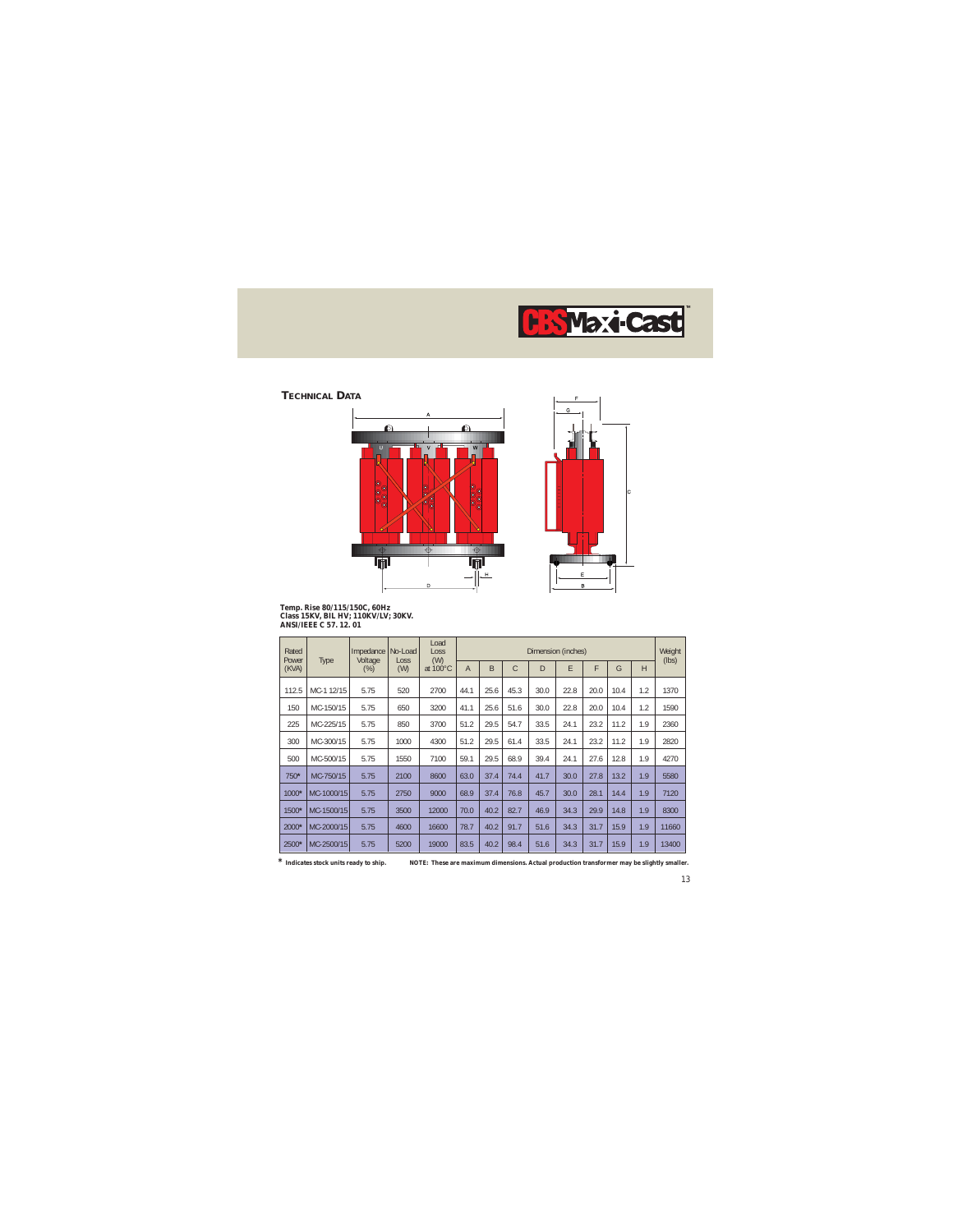## **SPECIFICATION**

## **SPECIFICATION DATA**

**MAXI-CAST** transformers are normally available with specification as follows:

## **Rated Voltage**

- HV coil: Up to 36KV
- LV coil: 0.48-4.16 KV
- \* **MAXI-CAST** transformers with multiple high voltage connections can also be supplied.

## **Tap Range**

- Standard: ±2.5%, ±5%
	- \* Other ratings are available by arrangement.

## **Power Capacity**

- Single phase. 20 2,000 KVA
- Three phase: 50 10,000 KVA
- Frequency: 50Hz, 60Hz
- Typical % impedance voltage: 4-8%

## **Connections**

- HV coil: Delta
- LV coil: Wye with neutral point
- \* Other connections are available to meet requirements.

## **Temperature ratings**

## **(according to ANSI C-57)**

- HV coil: Class F
- LV coil: Class F
- Max. ambient temperature: 40° C
- Temperature rise limitation: 150° C

## **Tolerance**

## **(according to ANSI C-57)**

- Total losses: +10%
- Component losses: +15% (No-load and load losses)
- No-load current: +30%
- Impedance voltage: ±10% (at rated current)
- Voltage ratio: ±0.5% or 1/10 of measured impedance voltage at rated current.

## **STANDARDS**

**MAXI-CAST** transformers conform to the requirements of ANSI/IEEE C57-12.01 (1979) standards. However they can also meet the requirements of the following standards, upon request:

- ANS IEC726 (1982) General requirements for dry-type distribution and power transformers
- BS-171 (1978) Power transformers
- CSA standard C9-M (1981) Dry-type transformer
- AS2374 (1982) Power transformer
- VDE 0532 (1982)
	- \* Transformers for rectifier applications and other special purposes can be supplied according to the client's specification (Rapid Transit System, Air and Iron Core Reactors, Precipitator Transformers etc.)

## **ACCESSORIES**

## **NORMALLY PROVIDED ACCESSORIES**

- Terminal screws and links for HV taps
- Nameplate
- Ground wire clamping screw
- Protective cap for HV taps
- Lifting lugs
- Danger labels
- Installation manual

## **OPTIONAL ACCESSORIES**

- PTC thermistor & relay unit
- Wheels
- Dial-type thermometer
- Anti-vibration pads
- Enclosure
- Anchor bolts

## **SPECIAL ACCESSORIES**

• Cooling fans and control relay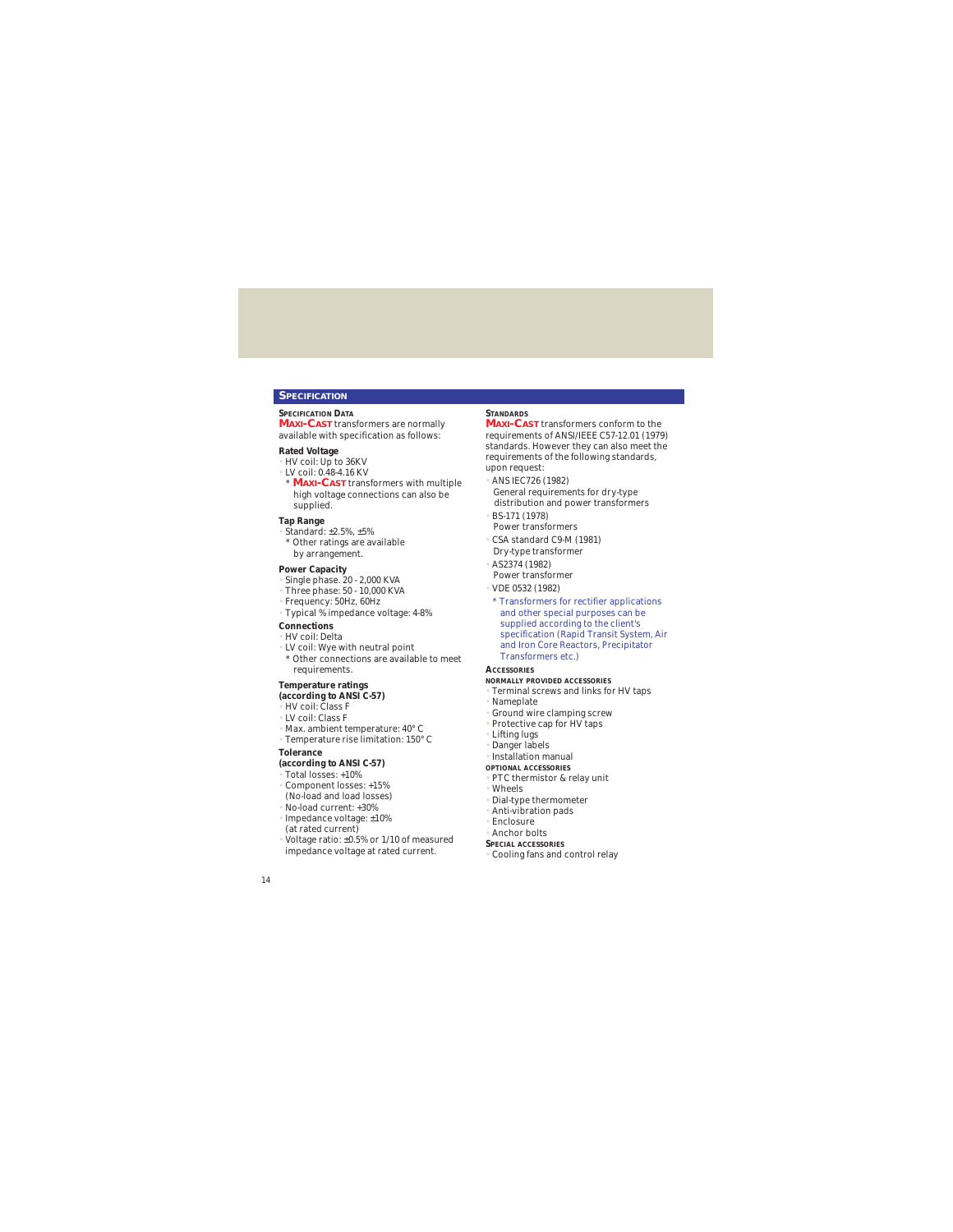

# **GROUP CBS, INC.**

**WE PROVIDE QUALITY MAINTENANCE, REPAIR AND SUPPLY SERVICES**

> *www.electrical911.com www.groupcbs.com*

**WORLDWIDE**

## **Circuit Breaker Sales Co., Inc.**

World's largest inventory of low and medium voltage circuit breakers. Millions of parts in stock. Complete service, remanufacture and upgrade capabilities including building new or matching existing switchgear lineup from 480V to 34.5kV. Tel: 800-232-5809 www.circuitbreakersales.com

## **Arc Technology, Inc.**

Electrical contact retipping and replacement for oil switches, air switches, tap changers, regulators, circuit breakers, motor starters and reclosers. Tel: 253-735-0485 www.arc-technology.com

## **CBS Power Products, Inc.**

New alternative utility and industrial power products. Transformers, vacuum circuit breakers and other power apparatus. Tel: 972-250-2500 www.cbspowerproducts.com

## **Northwest Circuit Breakers, Inc.**

Serving the Pacific Northwest with shop or field service, repair, upgrade or replacement of power system apparatus. Tel: 253-735-0192 www.nwcircuitbreakers.com

## **Solid State Exchange & Repair, Inc.**

Service and support for all brands and types of solid state power electronics including circuit breaker trip devices, rating plugs, protective relays and more. Tel: 940-243-3731 www.solidstaterepair.com

## **Circuit Breaker Sales & Repair, Inc.**

Servicing the Gulf Coast with shop or field service, repair, upgrade or replacement of power system apparatus. Tel: 713-921-4545 www.cbsalesandrepair.com

## **Transformer Sales Co.**

Dry, cast coil and liquid filled transformers up to 34.5kV. Tel: 940-665-4484 www.transformersales.com

## **Instel Power Services, Inc.**

Serving the Southeast with onsite testing, maintenance and repair services. Full NETA shop specializing in onsite maintenance and power quality monitoring. Tel: 864-288-0991 www.instelpower.com

## **Sentinel Power Services, Inc.**

Serving the Central U.S. with onsite testing, maintenance and repair services for low and medium voltage substations, switchgear, transformers, circuit breakers and protective relays. Tel: 800-831-9550 www.sentinelpowerservices.com

## **Astro Controls, Inc.**

Sales and service for all types of industrial molded case circuit breakers and motor controls. Tel: 800-289-2757 www.astrocontrols.com